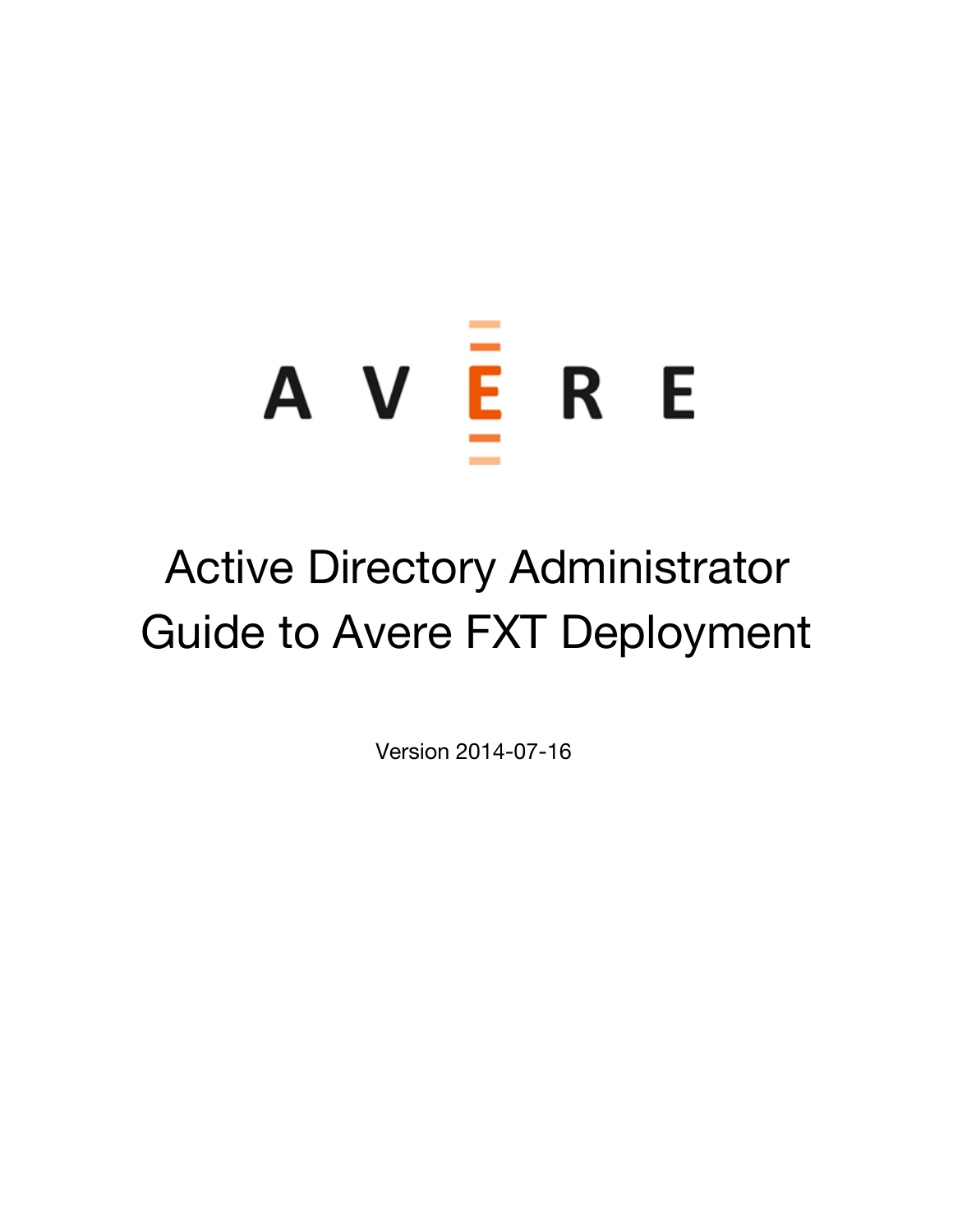# **Copyright Information**

Copyright © 2009-2014 Avere Systems, Inc. All rights reserved. Specifications subject to change without notice.

No part of this document covered by copyright may be reproduced in any form or by any means—graphic, electronic, or mechanical, including photocopying, recording, taping, or storage in an electronic retrieval system—without prior written permission of the copyright owner.

The product described in this manual may be protected by one or more U.S. patents, foreign patents, or pending applications.

### **Trademark Information**

Adobe and Flash are either registered trademarks or trademarks of Adobe Systems Incorporated in the United States and/or other countries.

Apple, Bonjour, and Safari are trademarks of Apple Inc., registered in the U.S. and other countries.

Google and Google Chrome are trademarks of Google Inc.

Intel is a trademark of Intel Corp. in the U.S. and other countries.

Linux is the registered trademark of Linus Torvalds in the U.S. and other countries.

Microsoft, Active Directory, Windows, Windows NT, and Internet Explorer are either registered trademarks or trademarks of Microsoft Corporation in the United States and/or other countries.

Mozilla and Firefox are registered trademarks of the Mozilla Foundation.

NetApp and Data ONTAP are registered trademarks of NetApp, Inc., in the U.S. and other countries.

Oracle and Java are registered trademarks of Oracle and/or its affiliates. Other names may be trademarks of their respective owners.

VMware is a registered trademark or trademark of VMware, Inc. in the United States and/or other jurisdictions.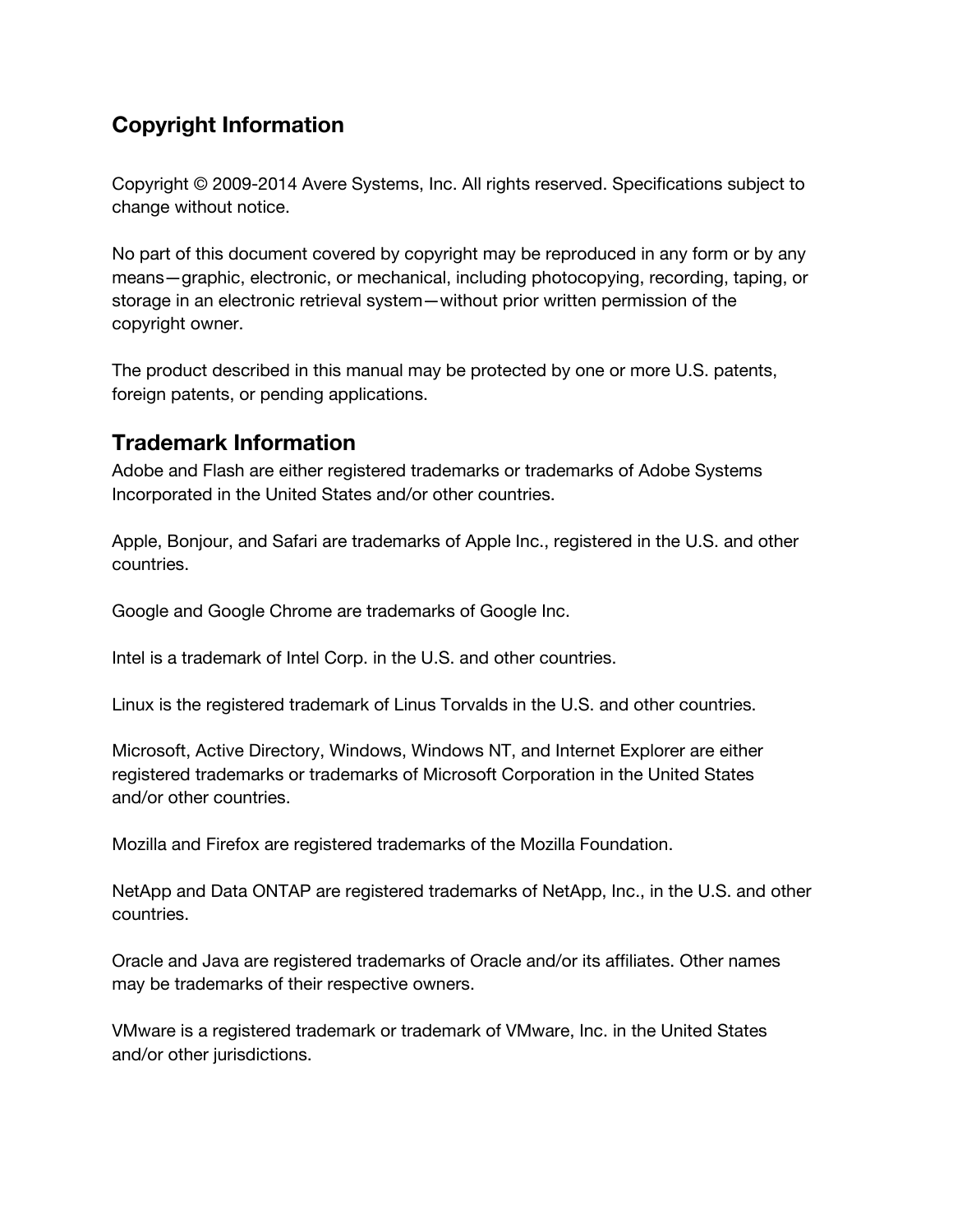For licensing information on the third-party software used by the Avere product, see the Third-Party Licenses Reference.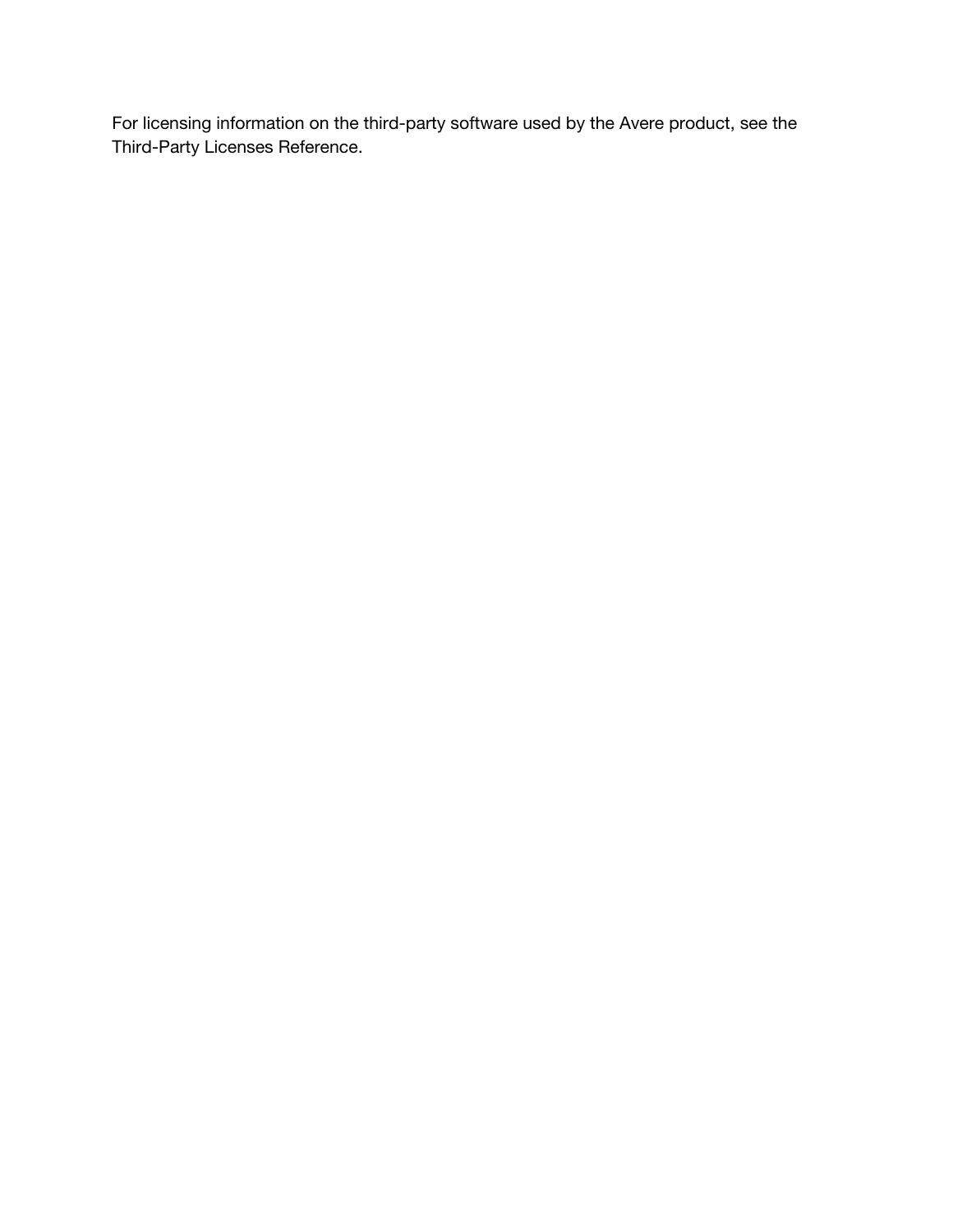**SUMMARY:** FXT deployment requires a small amount of AD configuration. This configuration ensures continuous secure operation as the highly available FXT cluster is inserted into your environment.



**Before Avere (NTFS Style Security)**

Pre-Avere environment: clients access shares directly on core filers. All authentication is between clients and/or core filers within the Active Directory environment.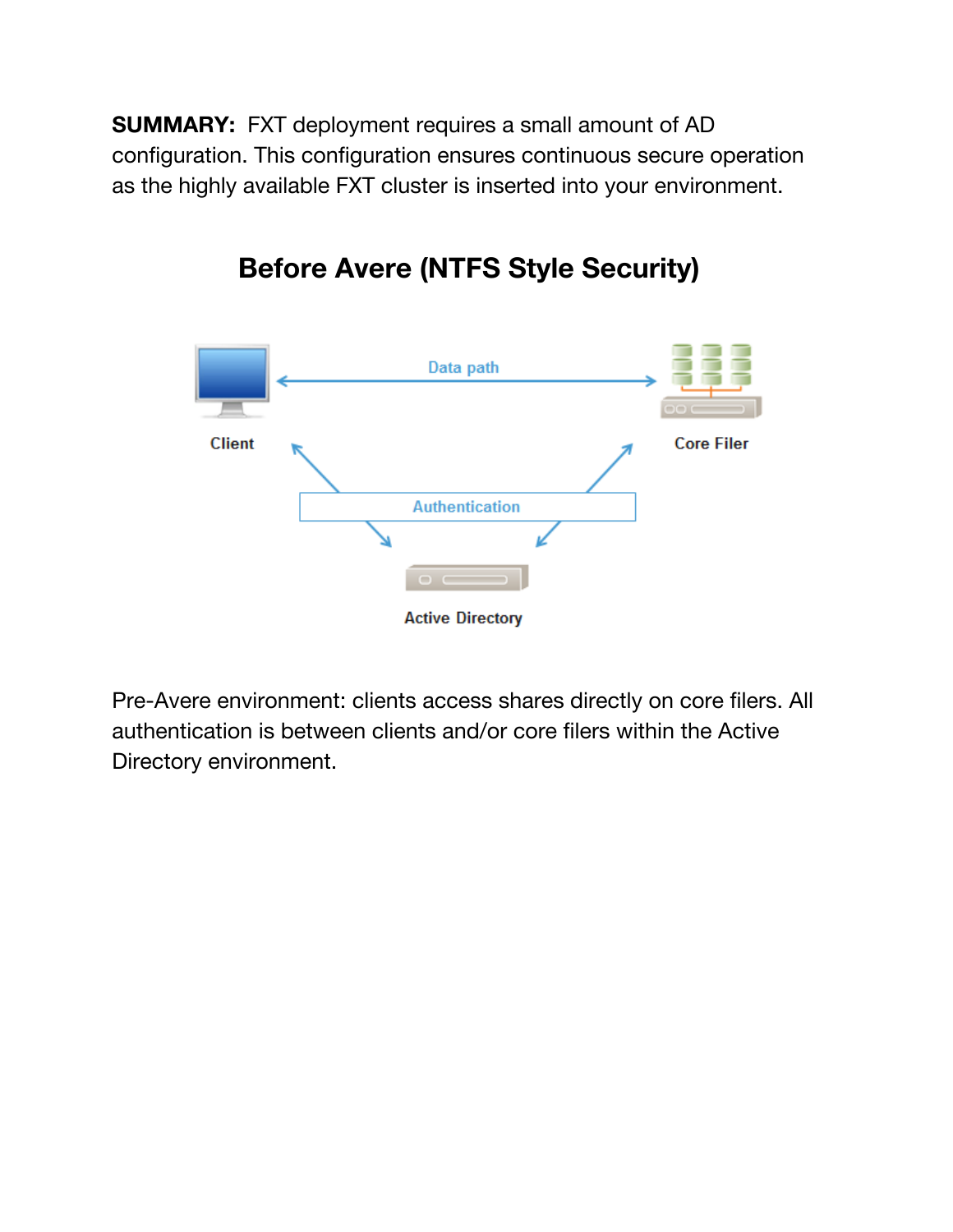# **After Avere (NTFS Security Style)**



# **Note: This assumes the customer is using NTFS security on their shares. If Posix mode bits are used (only), then much of the setup may be bypassed.**

Each FXT CIFS-enabled VServer must make ACL requests to the core filer on behalf of authenticated clients' identities, and is enabled to do so via Kerberos configuration. This is known as delegation, and should be configured against only necessary services (CIFS) on the core filer, which is known as constrained delegation.

Constrained delegation gives administrators the ability to specify and enforce application trust boundaries by limiting the scope where application services on the FXT VServer can act on a user's behalf. This flexibility to constrain a service's authorization rights helps improve application security by reducing the opportunities for compromise by untrusted services.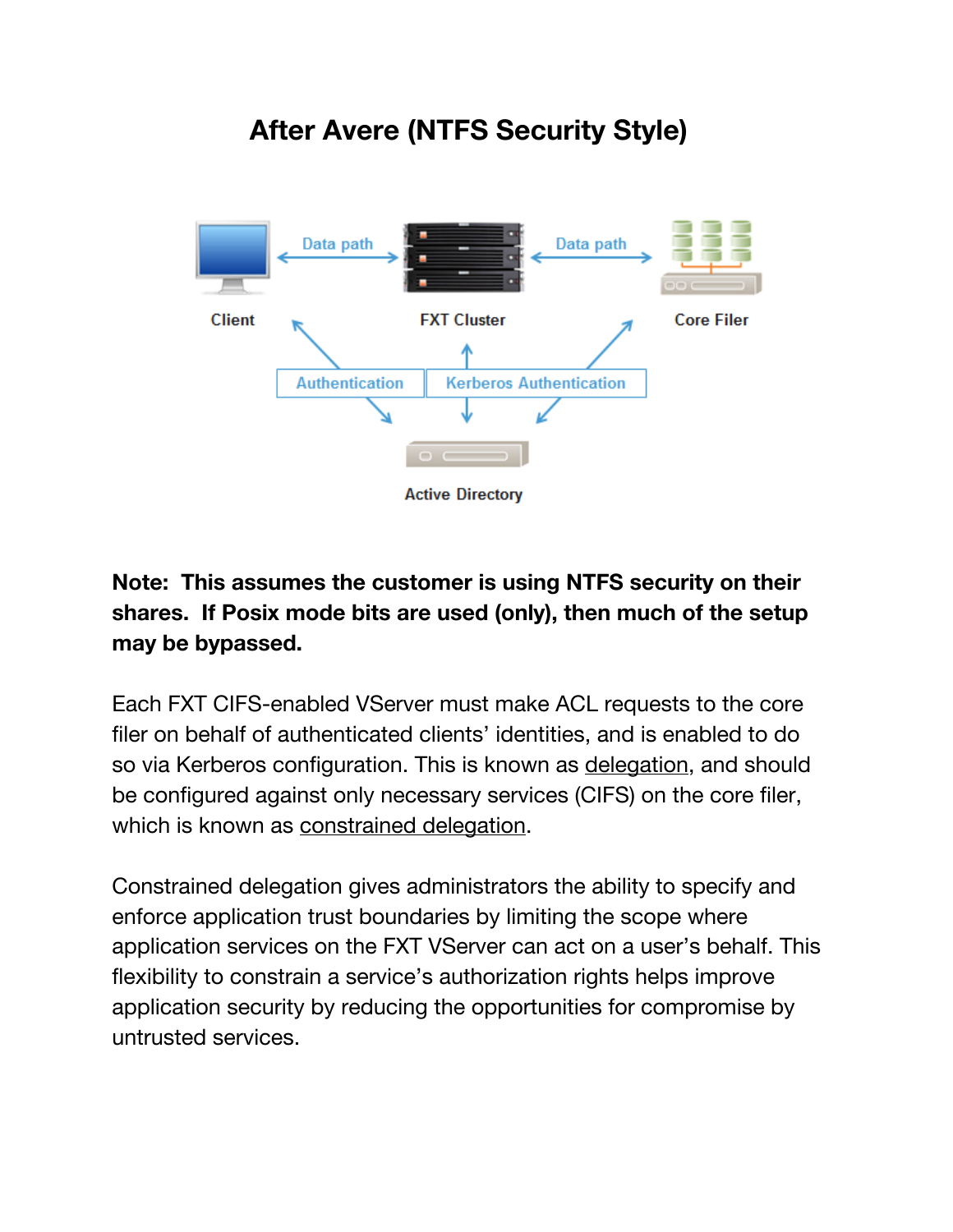These are mandatory configuration items for NTFS Security Style Shares.

# **ACTIVE DIRECTORY SETUP CHECKLIST**

- 1. **Must be running Windows Server 2003 or later in Native Mode.**
- 2. **Machine Accounts for each FXT VServer** Each VServer will require a machine account. An AD administrator with rights to add machine accounts, or an AD user account with sufficient permissions to add computers to the domain, is required. The machine account is placed in the '**Computers**' OU by default. Ensure this step is done during the addition of the machine accounts rather than trying to move them after creation.

**Adding VServers to another OU** - This option requires a setting in the FXT GUI for "Organizational Unit" to be placed in an OU other than the default 'Computers'

- 3. **CLIENT ACCESS: VServer IP Addresses must be added as round-robin DNS (RRDNS) entries** - Each VServer has a range of IP addresses associated with it. These addresses are used for name resolution and SMB/CIFS share access. Each IP address must be added to the VServer hostname in DNS. This ensures round-robin resolution across all client-facing addresses. Refer to the [Operations](https://www.google.com/url?q=https%3A%2F%2Fdownload.averesystems.com%2Fsoftware%2Favereos_3.2_ops.pdf&sa=D&sntz=1&usg=AFQjCNHti1L5GVylOpLKsQEabKTAjU0OIQ) Guide, chapter 2 in the section labeled, "Setting DNS Parameters" for more information about using RRDNS.
- 4. **SPN / FQDN resolution** The FXT cluster must be able to resolve the core filer DNS FQDN. Clients must be able to resolve the VServer FQDN consistently as well. If you are operating more than one DNS environment, both environments must resolve the names.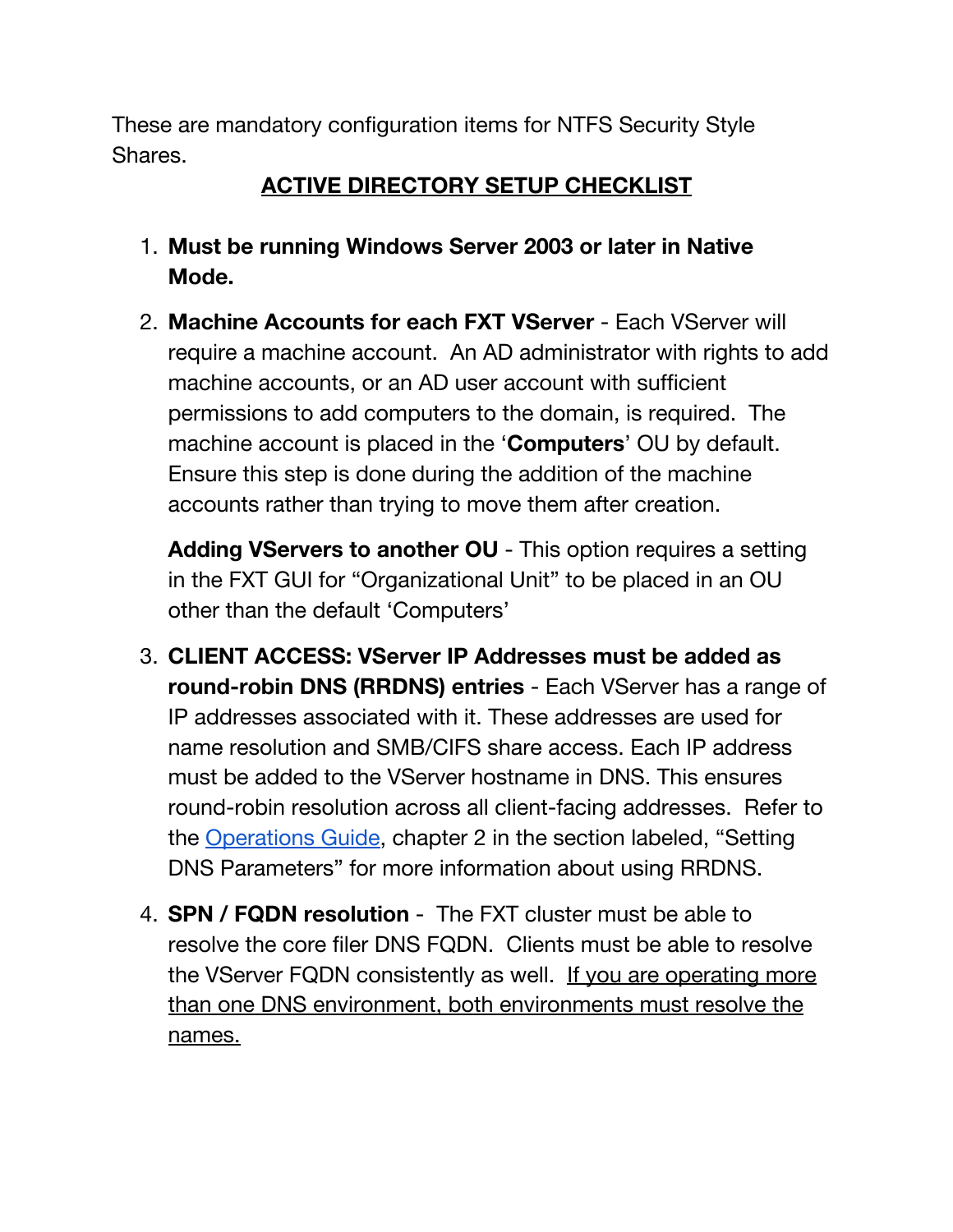**Core Filer Machine Account: Service Principal Name (SPN)** The FXT vserver machine account must be able to request and obtain kerberos tickets for the CIFS service using the core filer FQDN server name (as configured in the FXT UI) as the kerberos principal. Therefore, the Core Filer Machine Account SPN name must match the fully qualified domain name.

- 5. **Domains** The VServer machine and core filer machine accounts must be in the same Active Directory domain
- 6. **AD User/Group attributes** The FXT cluster uses additional user and group attributes to process client requests. These are the UID and GID information. The attributes may be mapped to AD Users and Groups in two ways.

- In Active Directory (recommended). You may configure each user/group who require access. Use ADSI Edit to modify.

- In Flat File. You may enter mappings of Windows users to UIDs and GIDs, and store that file on the FXT Cluster.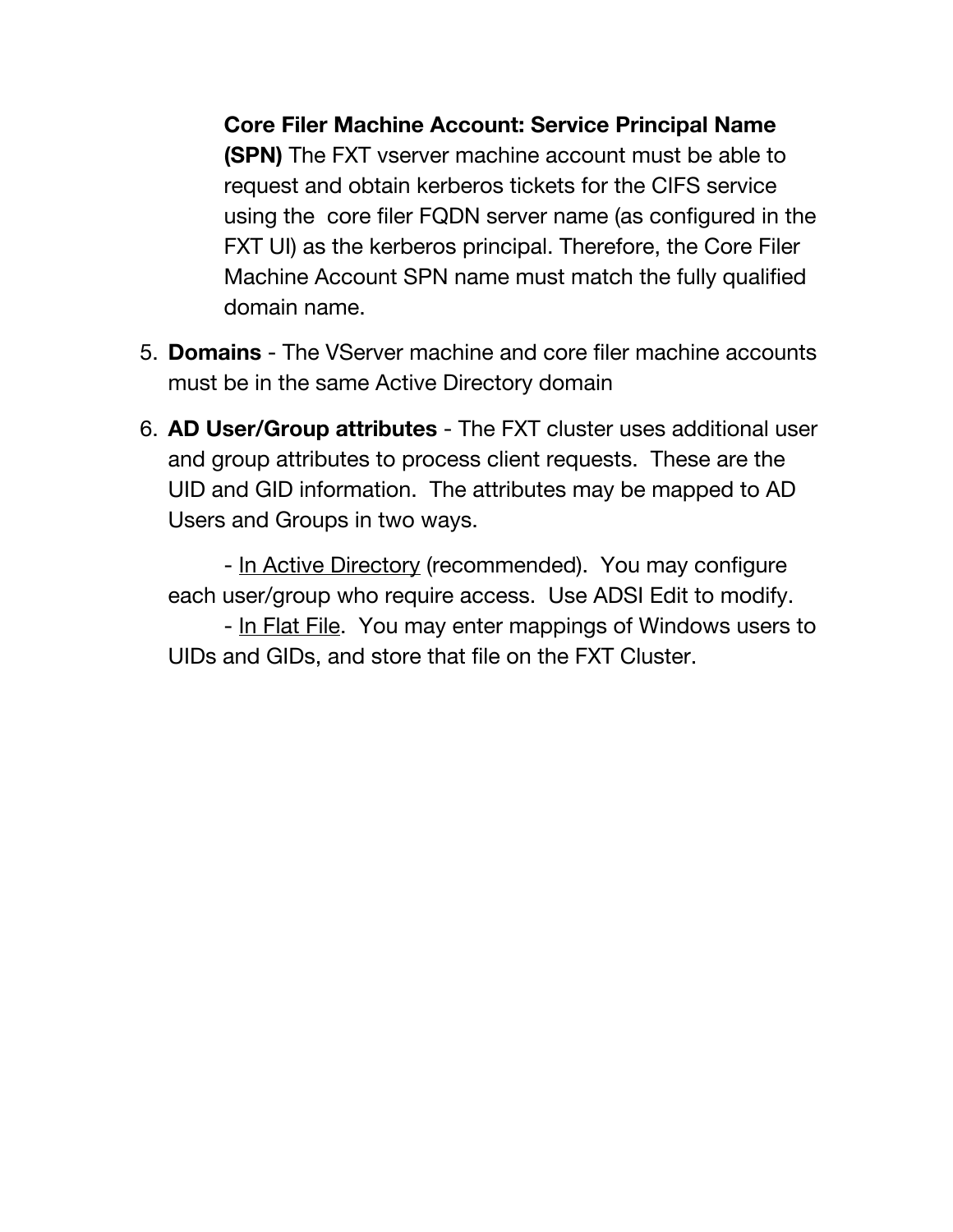# How-To

# **1. Set SPN (Service Principal Name)**

The Service Principal Name (SPN) allows Kerberos tickets to be obtained for the CIFS/SMB service on the core filer. A Service Principal Name must be configured for the core filer's CIFS Machine Account. This SPN is required for Kerberos constrained delegation.

To check if an SPN exists for CIFS, open a command prompt on the AD server and run setspn -1 <NetBIOS> (example: setspn -1 netappsvr) to list the service principals. If the SPN does not exist for CIFS and the FQDN, it must be added.

```
C:\Users\Administrator>setspn -1 grapne1<br>Registered ServicePrincipalNames for CN=GRAPNEL,CN=Comp
cifs/grapnel.dev.cc.arriad.com
nfs/grapnel.dev.cc.arriad.com
HOST/grapnel.dev.cc.arriad.com
```
To add a CIFS SPN, run: setspn –A cifs/<core filer FQDN> <core filer NetBIOS>

Example: setspn –A cifs/netappsvr.arriad.com netappsvr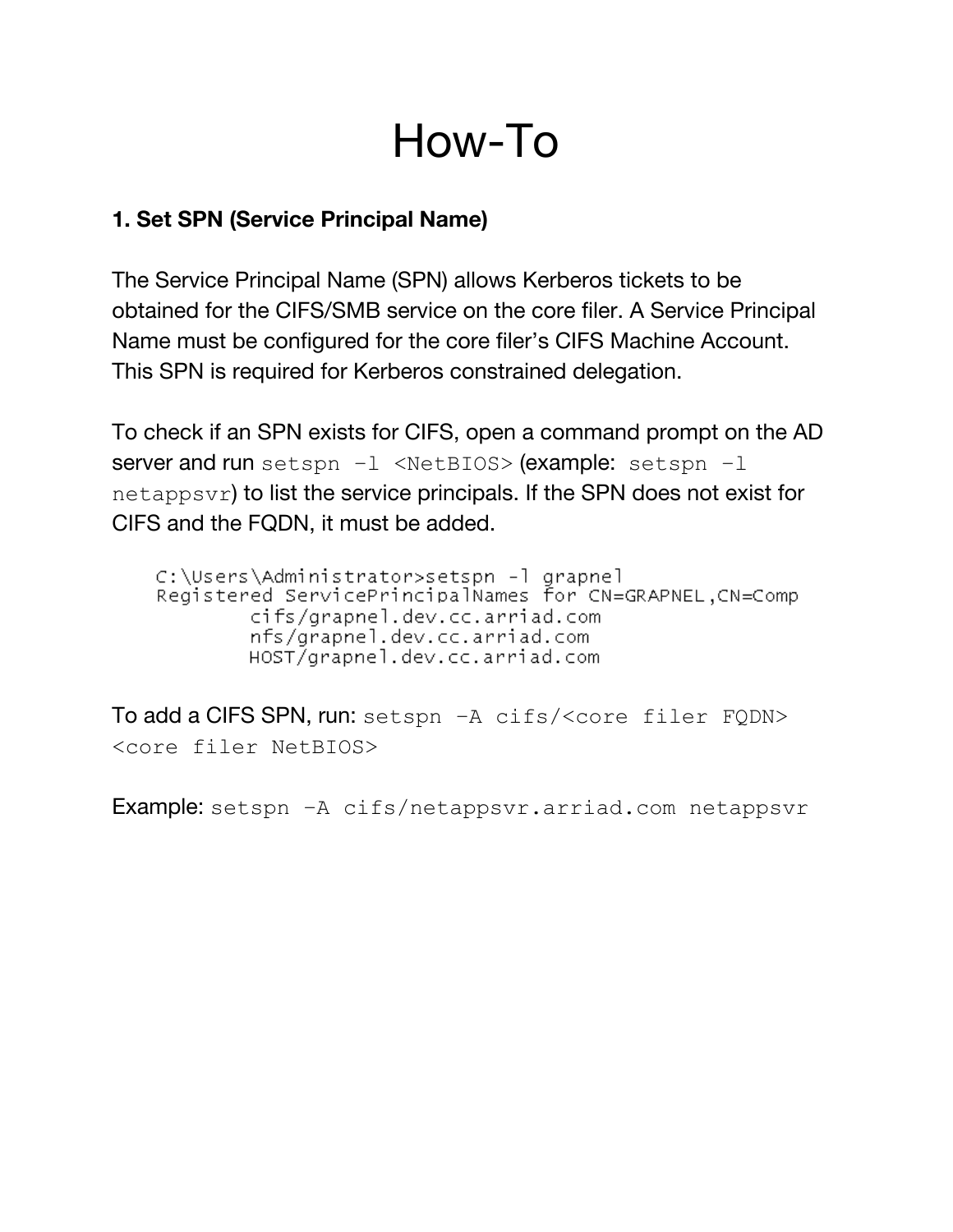# **2. Kerberos tickets via Constrained Delegation**

- 1. Open "Active Directory Users and Computers".
- 2. Find the FXT VServer machine account in the OU that it was joined to (usually "Computers").
- 3. Right click on the FXT VServer's machine account object and select Properties.



- 4. Select the Delegation tab.
- 5. Select "Trust this computer for delegation to specified services only."
- 6. Select "Use any authentication protocol."
- 7. Select Add.

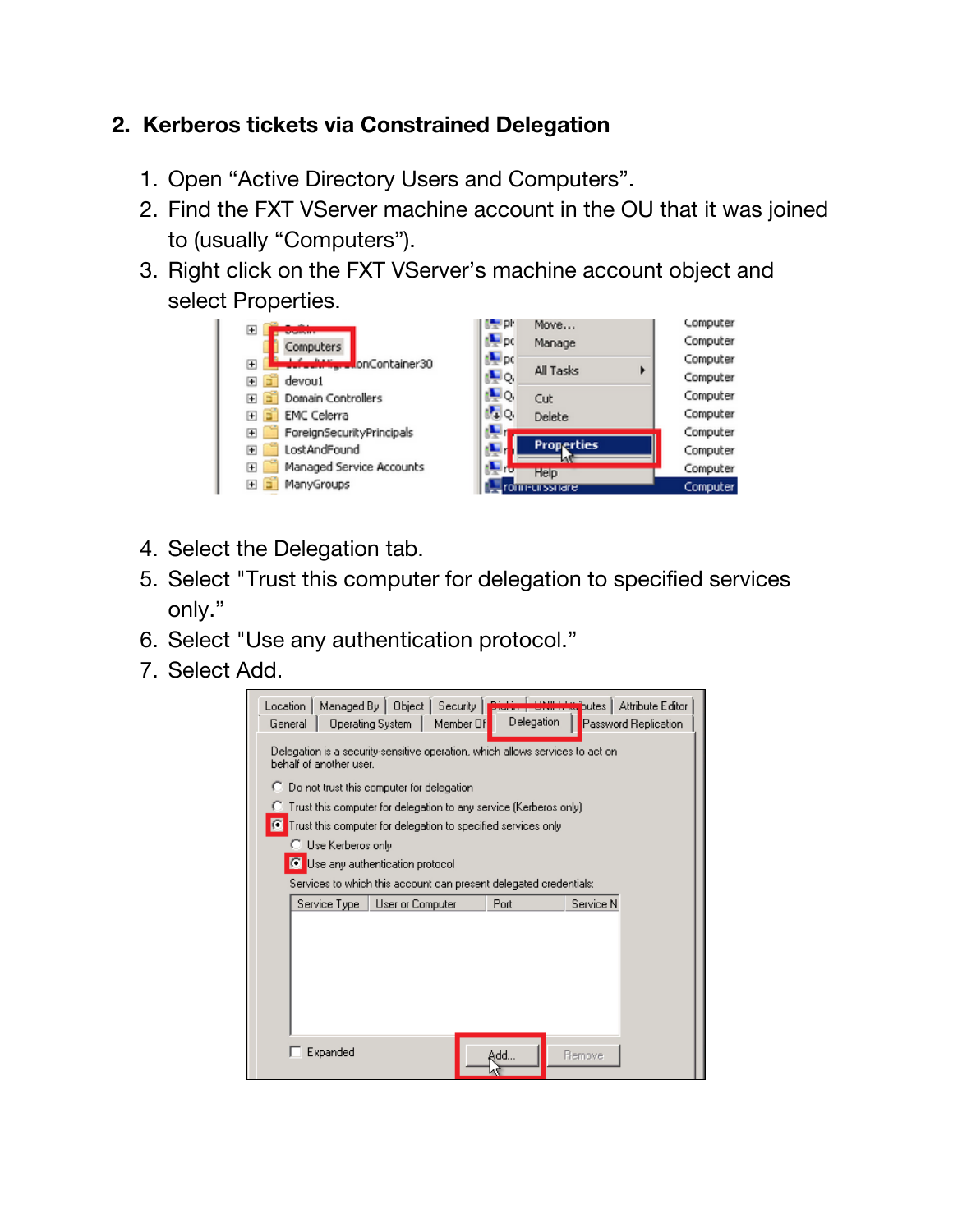8. In the "Add Services" dialog, click the "Users or Computers" button.



- 9. Type the Core filer's Machine Account.
- 10. Click the "Check Names" button.
- 11. When the core filer name is found, click OK.

| From this location:                                 |                    |
|-----------------------------------------------------|--------------------|
| ldev.cc.arriad.com                                  | Locations          |
| <b>Enter the ebj</b> ct names to select (examples): |                    |
| <b>GRAPNEL</b>                                      | <b>Check Names</b> |
|                                                     |                    |
|                                                     |                    |
| Advanced                                            | Cancel             |
|                                                     |                    |

- 12. Select the "CIFS" service type for the core filer's machine account.
- 13. Click "OK".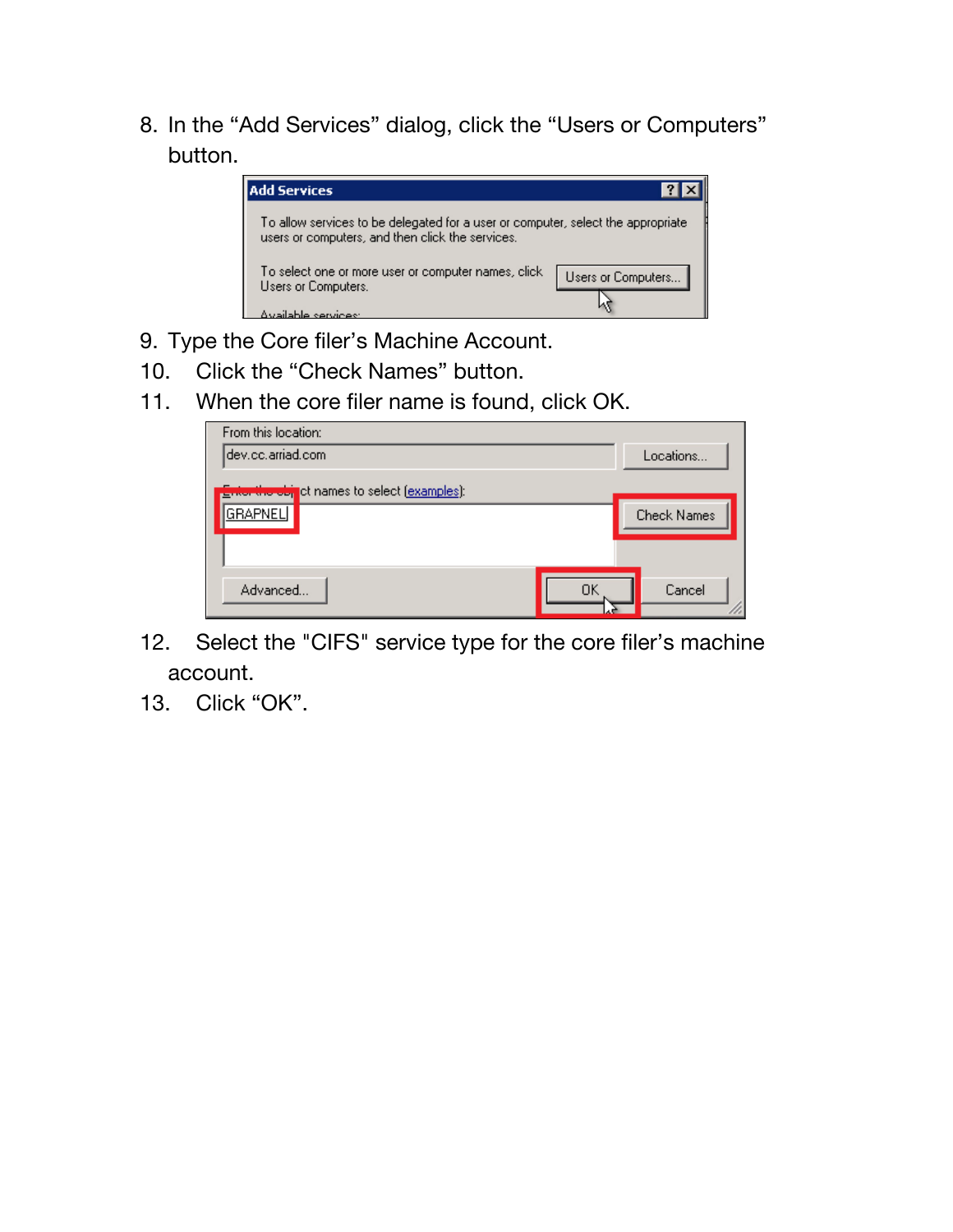|                                                                            | <b>Add Services</b>                                                                                                                  |                      |           | ?                  |
|----------------------------------------------------------------------------|--------------------------------------------------------------------------------------------------------------------------------------|----------------------|-----------|--------------------|
|                                                                            | To allow services to be delegated for a user or computer, select the appropriate<br>users or computers, and then click the services. |                      |           |                    |
| To select one or more user or computer names, click<br>Users or Computers. |                                                                                                                                      |                      |           | Users or Computers |
|                                                                            | Available services:                                                                                                                  |                      |           |                    |
|                                                                            | Service Type                                                                                                                         | User or Computer     | Port      | Service Name       |
|                                                                            | alerter                                                                                                                              | grapnel.dev.cc.arria |           |                    |
|                                                                            | appmgmt                                                                                                                              | grapnel.dev.cc.arria |           |                    |
|                                                                            |                                                                                                                                      |                      |           |                    |
|                                                                            | cifs                                                                                                                                 | grapnel.dev.cc.arria |           |                    |
|                                                                            |                                                                                                                                      |                      |           |                    |
|                                                                            | cisvc                                                                                                                                | grapnel.dev.cc.arria |           |                    |
|                                                                            | clipsrv                                                                                                                              | grapnel.dev.cc.arria |           |                    |
|                                                                            | dcom                                                                                                                                 | grapnel.dev.cc.arria |           |                    |
|                                                                            |                                                                                                                                      |                      |           |                    |
|                                                                            |                                                                                                                                      |                      |           | Select All         |
|                                                                            |                                                                                                                                      |                      | <b>OK</b> | Cancel             |

# **3. Assign User and Group Attributes with ADSI Edit**

The Avere FXT cluster uses specific user attributes for NFS operations.

# **If your organization is using AD for LDAP:**

The easiest way to set the gidNumber and uidNumber attributes is to use ADSI Edit on the Active Directory server running adsiedit.msc.

# *A. Set the user's gidNumber attribute to match the "Domain Users" gidNumber.*

- 1. In ADSI Edit, right click CN=Domain Users & choose "Properties".
- 2. Find the attribute "gidNumber".
	- a. If the value is "<not set>," we recommend setting it to a unique number between 10000 and 65000 by clicking Edit, clicking in the Value field, typing the number, and clicking OK. If the value is set, copy it.
- 3. Click OK and close the Domain Users Properties dialog box.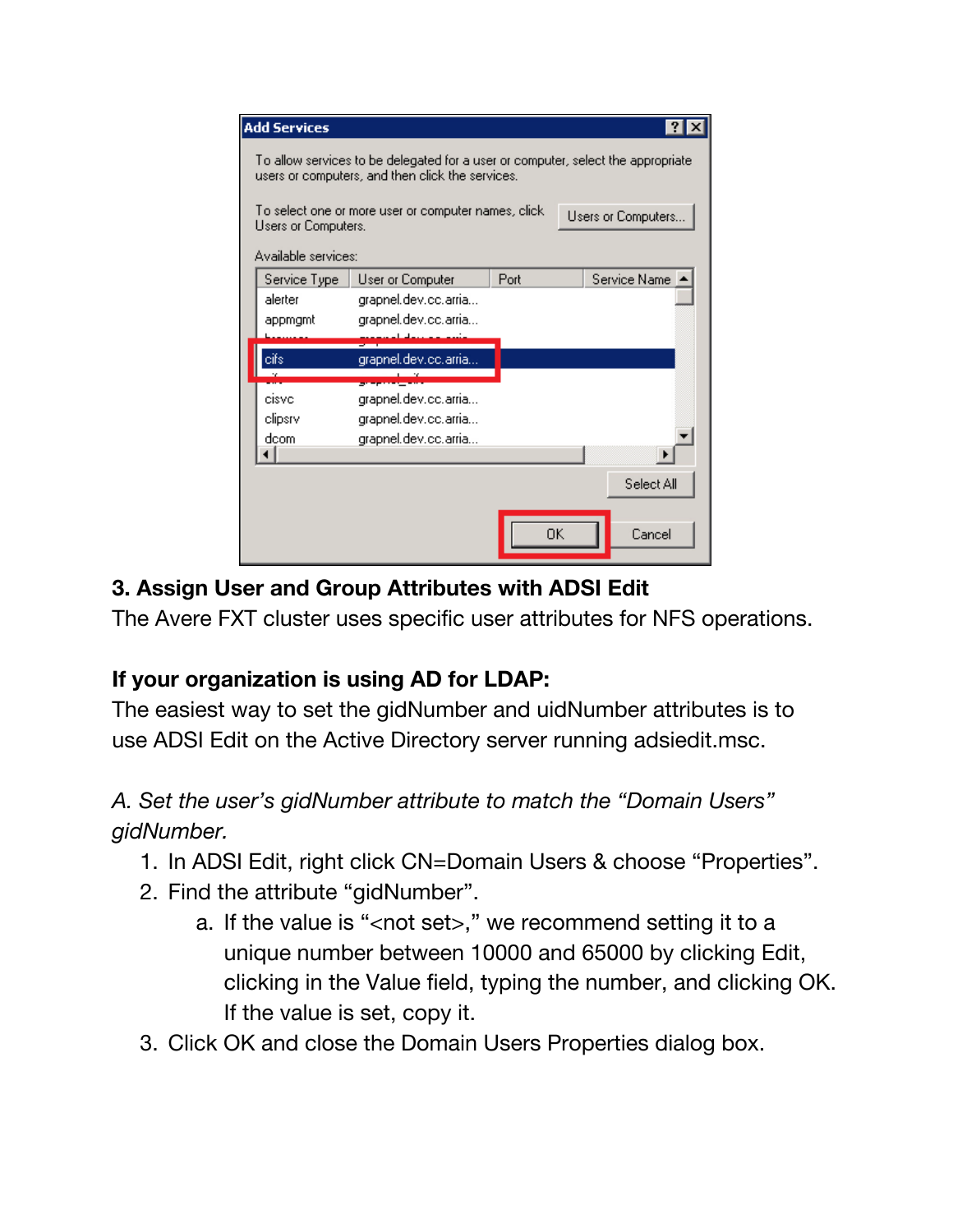| <b>CN=Domain Users Properties</b><br>Attribute Editor   Security |                                      | $\sqrt{2 x }$    |
|------------------------------------------------------------------|--------------------------------------|------------------|
| Attributes:                                                      |                                      |                  |
| Attribute                                                        | Value                                | $\blacktriangle$ |
| aarbageCollPeriod                                                | <not set=""></not>                   |                  |
| gidNumber                                                        | 1008                                 |                  |
| <mark>ерекрампекас</mark> 8                                      | <not set=""></not>                   |                  |
| Integer Attribute Editor                                         |                                      | $\pmb{\times}$   |
| gidNumber<br>Attribute:<br>Value:<br>1008<br>Clear               | 0K<br>Cancel                         |                  |
| manageooy                                                        | रतामराष्ट्र                          |                  |
| member                                                           | CN=somedevusers,CN=Users,DC=dev,DC=d |                  |
| memberUid                                                        | devuser2; devuser1                   |                  |
|                                                                  |                                      |                  |
| Edit                                                             | Filter                               |                  |
| ΩK                                                               | $C_{\text{current}}$<br>$11 -$       |                  |

- 4. Right click the entry for the desired user and choose "Properties".
- 5. Click the gidNumber attribute.
- 6. Click the Edit button.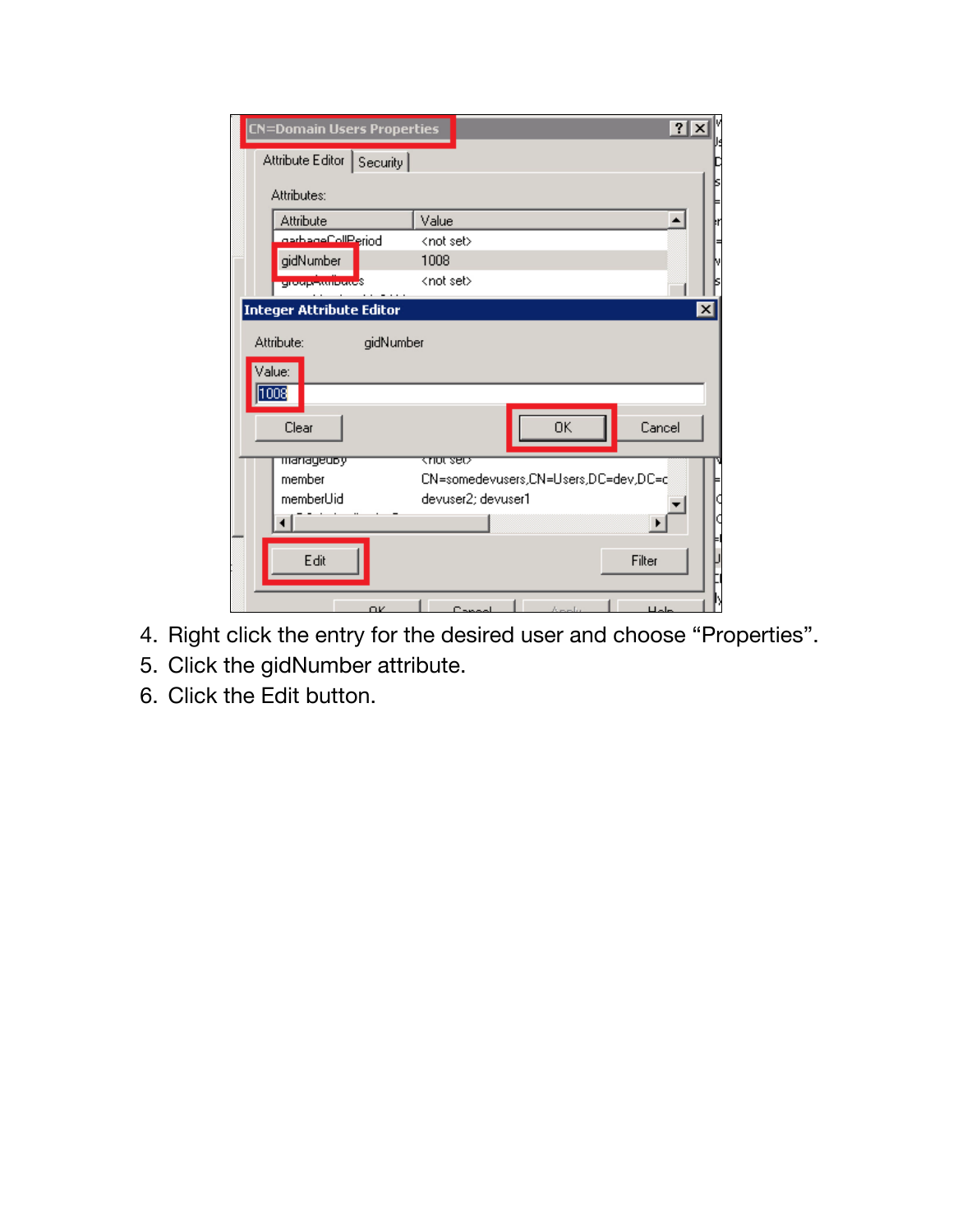| <b>CN=ronhtestuser3 Properties</b><br>$?$ $\times$ |                        |       |        |
|----------------------------------------------------|------------------------|-------|--------|
| Attribute Editor  <br>Security                     |                        |       |        |
| Attributes:                                        |                        |       |        |
| Attribute                                          | Value                  |       | ▲      |
| garbageCollPeriod                                  | <not set=""></not>     |       |        |
| gecos                                              | <not set=""></not>     |       |        |
| reneration Dualifier                               | / not eat\             |       |        |
| gidNumber                                          | <not set=""></not>     |       |        |
| <b>CONSTRUCTION</b>                                | .<br>Matuki mengenakan |       |        |
| groupMembershipSAM                                 | <not set=""></not>     |       |        |
| groupPriority                                      | <not set=""></not>     |       |        |
| groupsTolgnore                                     | <not set=""></not>     |       |        |
| homeDirectory                                      | <not set=""></not>     |       |        |
| homeDrive                                          | <not set=""></not>     |       |        |
| homePhone                                          | <not set=""></not>     |       |        |
| homePostalAddress                                  | <not set=""></not>     |       |        |
| houseIdentifier                                    | <not set=""></not>     |       |        |
| info                                               | <not set=""></not>     |       |        |
|                                                    |                        |       |        |
|                                                    |                        |       |        |
| Edit                                               |                        |       | Filter |
| <b>OK</b>                                          | Cancel                 | Apply | Help   |

7. For the value, paste or type the gidNumber as taken from the gidNumber of "Domain Users" and then click OK.

|            | Integer Attribute Editor |    |        |
|------------|--------------------------|----|--------|
| Attribute: | gidNumber                |    |        |
| Value:     |                          |    |        |
| 1008       |                          |    |        |
| Clear      |                          | OΚ | Cancel |

*B. Set the uidNumber attribute.* Avere recommends a number between 10000 and 65000.

- 1. While in the ADSI Edit user properties, find and click the uidNumber attribute.
- 2. Click the Edit button.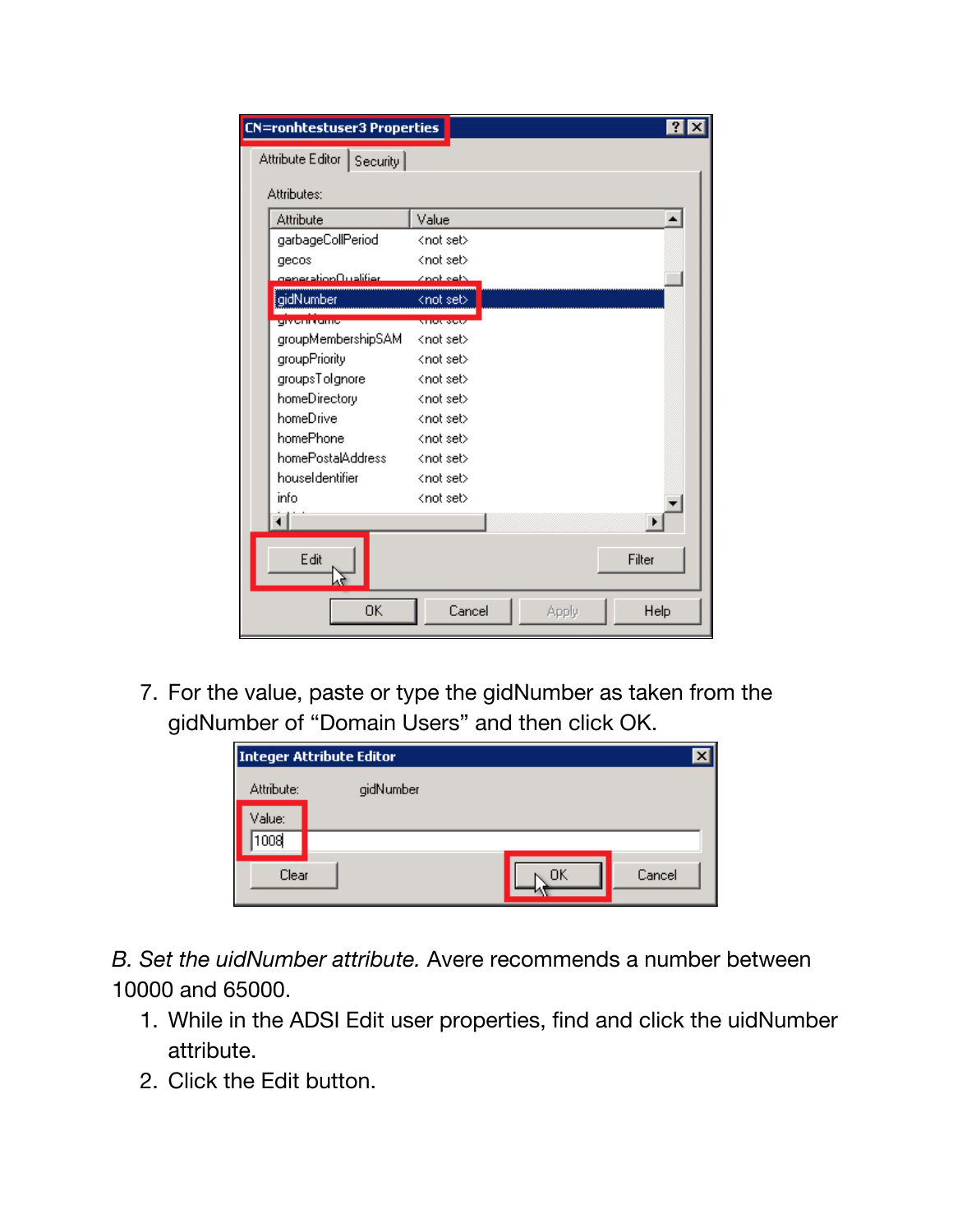- 3. Click in the Value field.
- 4. Enter a unique number between 10000 and 65000.
- 5. Click OK on the right.
- 6. Click OK on the bottom to commit attribute changes (gidNumber and uidNumber).

| <b>CN=ronhtestuser3 Properties</b><br>Attribute Editor   Security                                                            |                                                            | $ ?  \times$            |
|------------------------------------------------------------------------------------------------------------------------------|------------------------------------------------------------|-------------------------|
| <b>Manufacturers</b><br>Attribute                                                                                            | Value                                                      | $\blacktriangle$        |
| uid<br>uidNumber                                                                                                             | ronhtestuser3<br><not set=""><br/><not set=""></not></not> |                         |
| <b>Integer Attribute Editor</b><br>uidNumber<br>Attribute:                                                                   |                                                            | $\overline{\mathbf{x}}$ |
| Value:<br>12345                                                                                                              |                                                            |                         |
| Clear                                                                                                                        | QK                                                         | Cancel                  |
| रतामराष्ट्र<br>useinkus 12<br>userPrincipalName<br>ronhtestuser3@dev.cc.arriad.com<br>userSharedFolder<br><not set=""></not> |                                                            |                         |
| Edit                                                                                                                         |                                                            | Filter                  |
| 0K                                                                                                                           | Cancel<br>Apply                                            | Help<br>N               |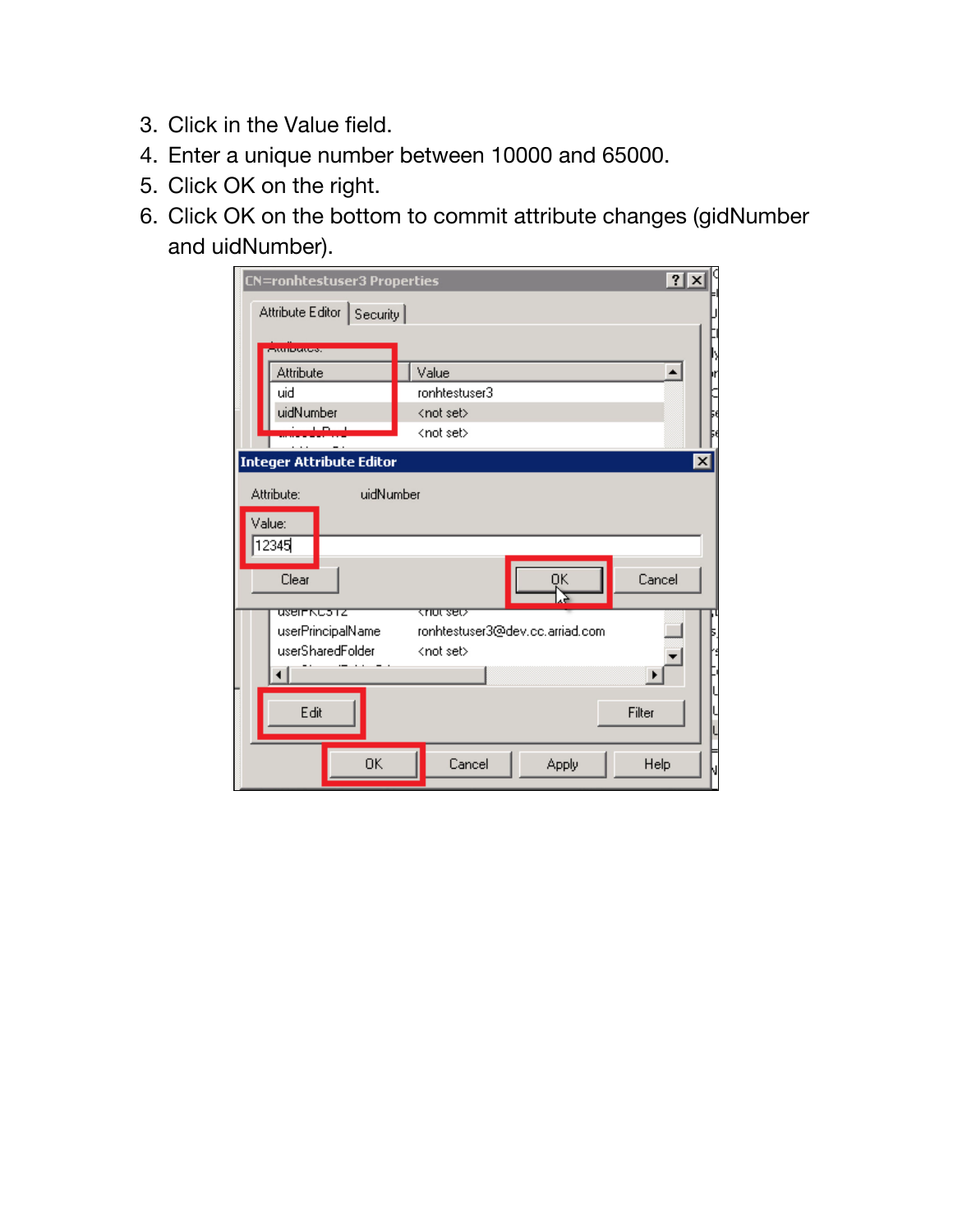For SMB/CIFS client access, users are authenticated by their Windows credential but authorized based on their UNIX credential. This is required because the FXT uses NFSv3 for the datapath to the Core filer. For this reason, we require that users and groups have rfc2307 attributes in order to facilitate this.

| <b>User</b>      |                          |                                                                                                                            |
|------------------|--------------------------|----------------------------------------------------------------------------------------------------------------------------|
| <b>Attribute</b> | <b>Description</b>       | <b>FXT Use</b>                                                                                                             |
| sAMAccountName   | SMB username             | Required. Automatically maintained by AD                                                                                   |
| uid              | NFS username             | If left blank (recommended,) defaults to<br>sAMAaccountName                                                                |
| uidNumber        | NFS userid               | Required. Unique value must be assigned by admin                                                                           |
| gidNumber        | NFS primary<br>groupid   | Required. Value must be assigned by admin.<br>Typically set to Domain Users gidNumber                                      |
| Group            |                          |                                                                                                                            |
| cn               | used as NFS<br>groupname | Required. Automatically maintained by AD                                                                                   |
| gidNumber        | NFS groupid              | Required. Unique value must be assigned by admin                                                                           |
| memberUid        | member NFS<br>usernames  | optional for AD groups                                                                                                     |
|                  |                          | required for NFS groups when the core filer security<br>style is posix mode bits and ad users are members<br>of nfs groups |

A summary of required attributes are as follows:

In order to successfully evaluate the entries on a core filer Access Control List (ACL), we need to be able to map a user and group Security ID (SID) to the corresponding UNIX credential.

To accomplish this, in addition to Active Directory for user authentication and SID-to-username translation, we also require a Directory Service as a source of these attributes. This can be NIS,